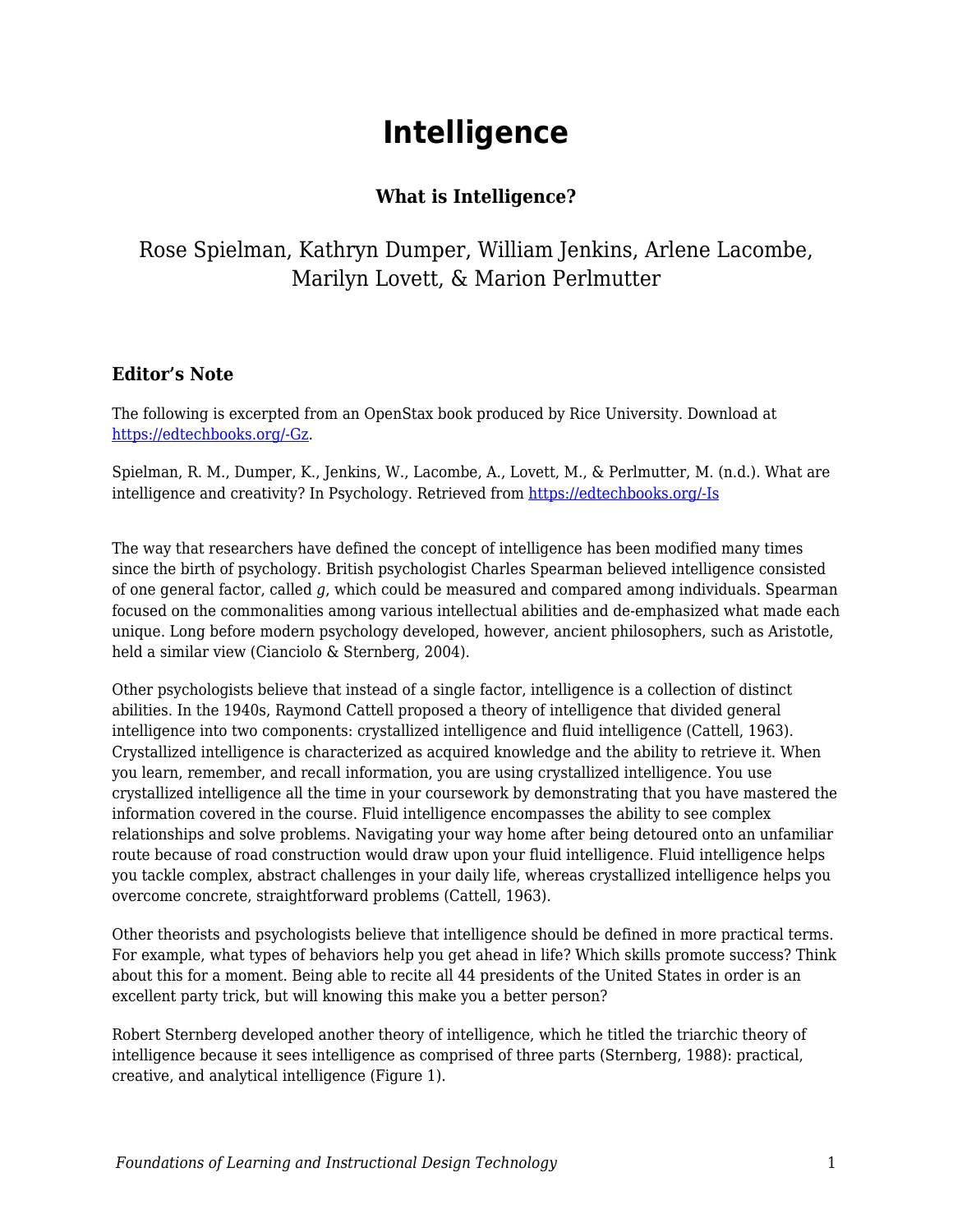

**Figure 1.** Sternberg's theory identifies three types of intelligence: practical, creative, and analytical. Included in original OpenStax chapter.

Practical intelligence, as proposed by Sternberg, is sometimes compared to "street smarts." Being practical means you find solutions that work in your everyday life by applying knowledge based on your experiences. This type of intelligence appears to be separate from traditional understanding of IQ; individuals who score high in practical intelligence may or may not have comparable scores in creative and analytical intelligence (Sternberg, 1988).

This story about the 2007 Virginia Tech shootings illustrates both high and low practical intelligences. During the incident, one student left her class to go get a soda in an adjacent building. She planned to return to class, but when she returned to her building after getting her soda, she saw that the door she used to leave was now chained shut from the inside. Instead of thinking about why there was a chain around the door handles, she went to her class's window and crawled back into the room. She thus potentially exposed herself to the gunman. Thankfully, she was not shot. On the other hand, a pair of students was walking on campus when they heard gunshots nearby. One friend said, "Let's go check it out and see what is going on." The other student said, "No way, we need to run away from the gunshots." They did just that. As a result, both avoided harm. The student who crawled through the window demonstrated some creative intelligence but did not use common sense. She would have low practical intelligence. The student who encouraged his friend to run away from the sound of gunshots would have much higher practical intelligence.

Analytical intelligence is closely aligned with academic problem solving and computations. Sternberg says that analytical intelligence is demonstrated by an ability to analyze, evaluate, judge, compare, and contrast. When reading a classic novel for literature class, for example, it is usually necessary to compare the motives of the main characters of the book or analyze the historical context of the story. In a science course such as anatomy, you must study the processes by which the body uses various minerals in different human systems. In developing an understanding of this topic, you are using analytical intelligence. When solving a challenging math problem, you would apply analytical intelligence to analyze different aspects of the problem and then solve it section by section.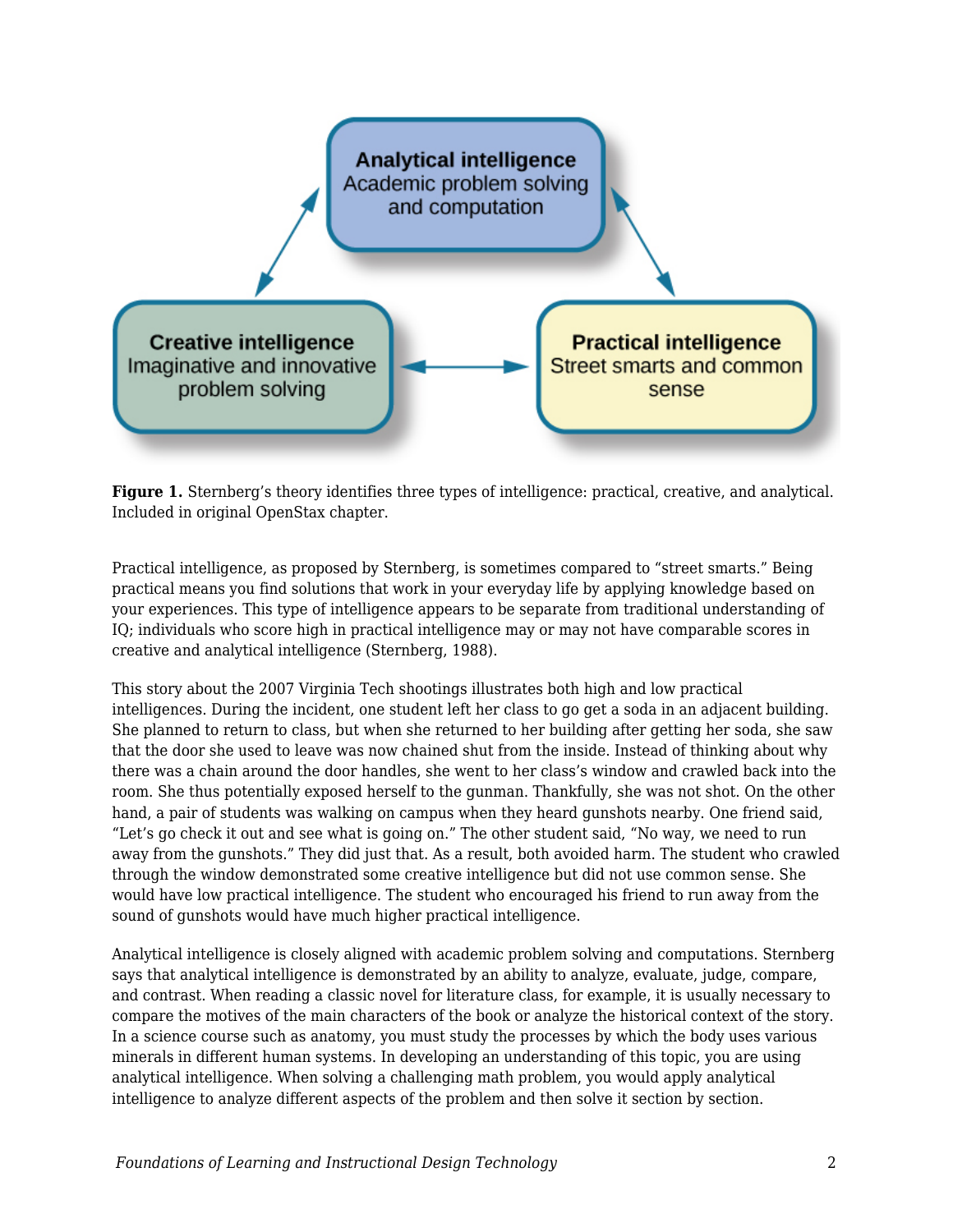Creative intelligence is marked by inventing or imagining a solution to a problem or situation. Creativity in this realm can include finding a novel solution to an unexpected problem or producing a beautiful work of art or a well-developed short story. Imagine for a moment that you are camping in the woods with some friends and realize that you've forgotten your camp coffee pot. The person in your group who figures out a way to successfully brew coffee for everyone would be credited as having higher creative intelligence.

Multiple Intelligences Theory was developed by Howard Gardner, a Harvard psychologist and former student of Erik Erikson. Gardner's theory, which has been refined for more than 30 years, is a more recent development among theories of intelligence. In Gardner's theory, each person possesses at least eight intelligences. Among these eight intelligences, a person typically excels in some and falters in others (Gardner, 1983). Figure 2 describes each type of intelligence.



**Figure 2.** Multiple intelligences theory proposed by Gardner. Image from Sajaganesandip on Wikimedia Commons and licensed CC-By, Share Alike

Gardner's theory is relatively new and needs additional research to better establish empirical support. At the same time, his ideas challenge the traditional idea of intelligence to include a wider variety of abilities, although it has been suggested that Gardner simply relabeled what other theorists called "cognitive styles" as "intelligences" (Morgan, 1996). Furthermore, developing traditional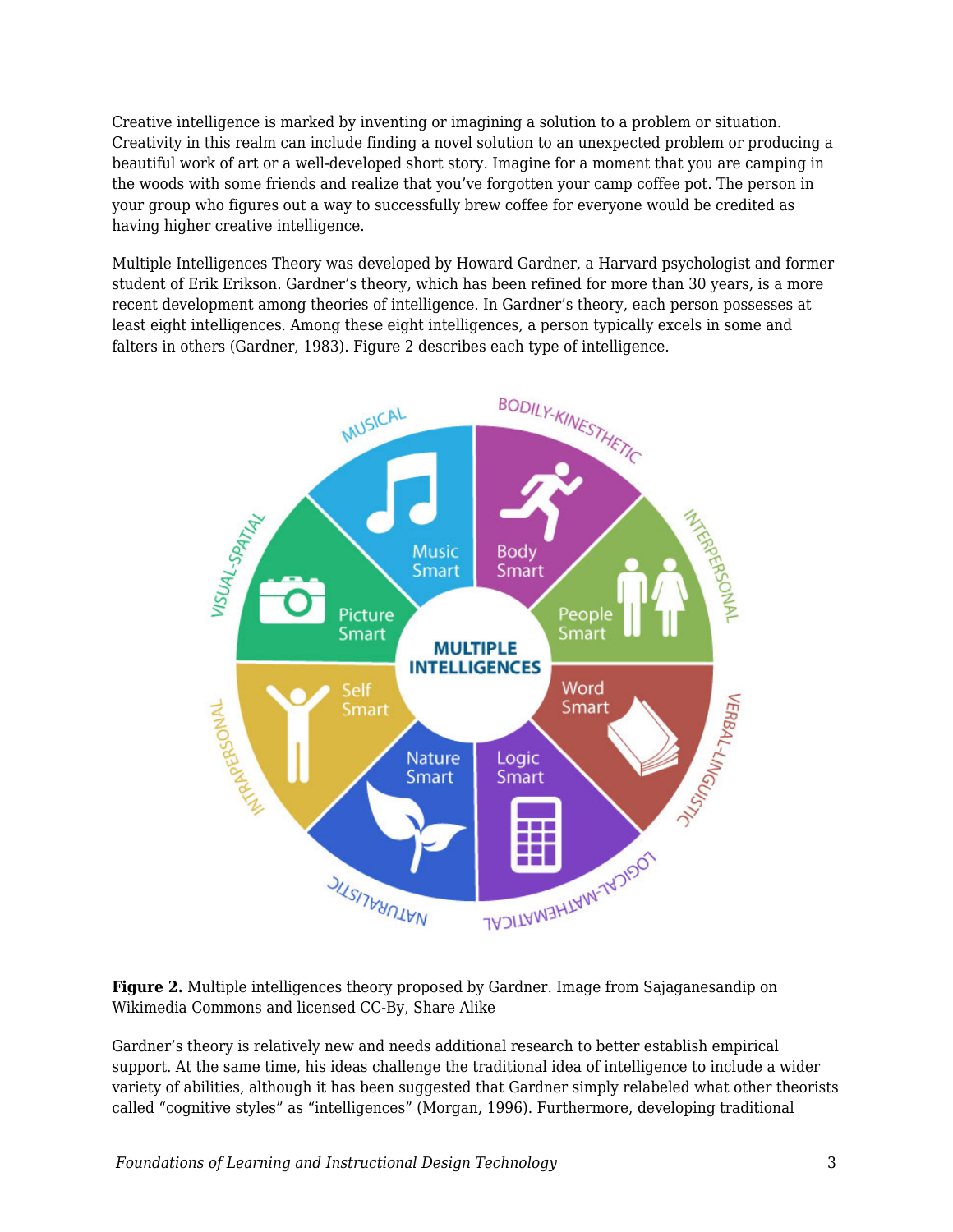measures of Gardner's intelligences is extremely difficult (Furnham, 2009; Gardner & Moran, 2006; Klein, 1997).

Gardner's inter- and intrapersonal intelligences are often combined into a single type: emotional intelligence. Emotional intelligence encompasses the ability to understand the emotions of yourself and others, show empathy, understand social relationships and cues, and regulate your own emotions and respond in culturally appropriate ways (Parker, Saklofske, & Stough, 2009). People with high emotional intelligence typically have well-developed social skills. Some researchers, including Daniel Goleman, the author of *Emotional Intelligence: Why It Can Matter More than IQ*, argue that emotional intelligence is a better predictor of success than traditional intelligence (Goleman, 1995). However, emotional intelligence has been widely debated, with researchers pointing out inconsistencies in how it is defined and described, as well as questioning results of studies on a subject that is difficult to measure and study empirically (Locke, 2005; Mayer, Salovey, & Caruso, 2004).

Intelligence can also have different meanings and values in different cultures. If you live on a small island, where most people get their food by fishing from boats, it would be important to know how to fish and how to repair a boat. If you were an exceptional angler, your peers would probably consider you intelligent. If you were also skilled at repairing boats, your intelligence might be known across the whole island. Think about your own family's culture. What values are important for Latino families? Italian families? In Irish families, hospitality and telling an entertaining story are marks of the culture. If you are a skilled storyteller, other members of Irish culture are likely to consider you intelligent.

Some cultures place a high value on working together as a collective. In these cultures, the importance of the group supersedes the importance of individual achievement. When you visit such a culture, how well you relate to the values of that culture exemplifies your cultural intelligence, sometimes referred to as cultural competence.

## **Application Exercises**

- Some argue "that emotional intelligence is a better predictor of success than traditional intelligence." Discuss whether you agree and/or disagree with this statement, and support why you feel this way.
- What intelligence theory did you find most compelling? Why?



Please complete this short survey to provide feedback on this chapter: <http://bit.ly/IntelligenceTheory>